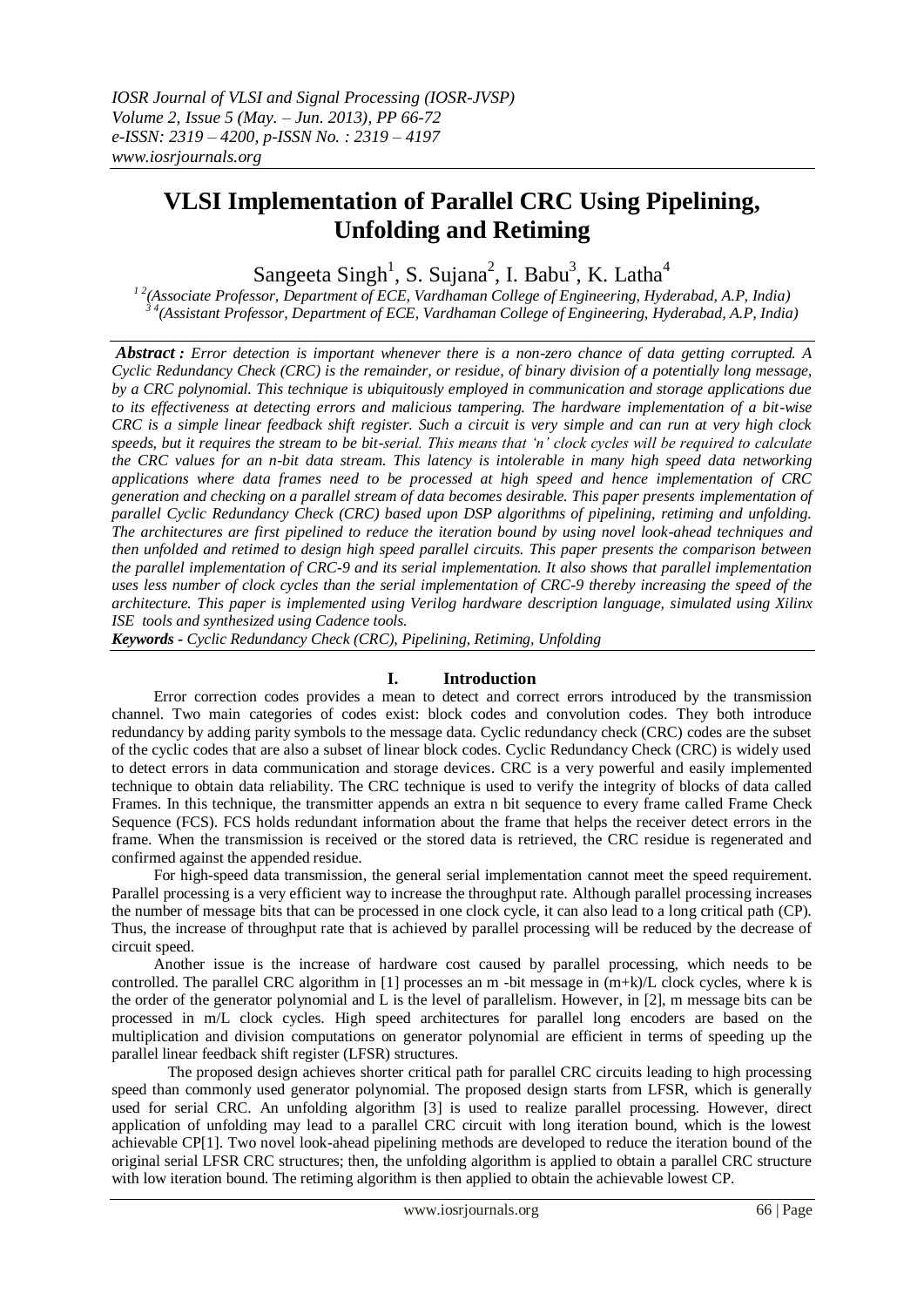## **II. Pipelining, Unfolding And Retiming**

The implementation of CRC check generation circuit can be done with the use of linear feedback circuit. The CRC architecture for generator polynomial  $G(y)=1+y+y^8+y^9$  is shown in Fig.1.



**Figure 1: Serial CRC**

**2.1 Pipelining**: It reduces the effective critical path by introducing pipelining latches along the critical data path either to increase the clock frequency or sample speed or to reduce power consumption at the same speed. It is done using a look-ahead pipelining algorithm to reduce the iteration bound. Iteration bound is defined as the maximum of all the loop bounds. Loop bound is defined as t/w, where  $'t'$  is the computation time of the loop and 'w' is the no. of delay elements in the loop. The iteration bound for the circuit shown in Fig.1 is  $2T_{XOR}$ . The largest iteration bound of a general serial CRC architecture is also  $2T_{XOR}$ . The critical loop is described by



#### **Figure 2: Pipelining to reduce iteration bound**

The largest iteration bound of a general serial architecture is also  $2T_{XOR}$ . For example, the serial architectures of commonly used generator polynomials CRC-16 and CRC-12 have the iteration bound of  $2T_{XOR}$ because they have terms  $y^{15} + y^{16}$  and  $y^{11} + y^{12}$  in their generator polynomials respectively.

In proposed look-ahead pipelining, 2-level pipelining is given by

 $a(n+2) = a(n+1) + v(n+1) + b(n+2)$  $a(n+2) = a(n) + y(n) + b(n+1) + b(n+2) + y(n+1)$  -----(2)



**Figure 3: First level pipelining**



#### **Figure 4: Two level pipelining**

Fig.4 shows that the loop bound for the circuit in Fig.2 has been reduced from 2Txor to  $T_{XOR}$  at the cost of two XOR gates and two flip flops. Also the loop bounds of loop1 and loop2 are  $T_{XOR}$  and (5/8)  $T_{XOR}$ respectively. So, the iteration bound of the two level pipelined CRC architecture is  $T_{XOR}$ .

For improved look ahead pipelining consider the polynomial  $G(y)=1+y+y^7+y^9$ 



# **Figure 5: LFSR for G(y)**

The loop equation can be given as:

$$
a(n+2) = a(n) + y(n) + b(n+2) \quad \text{---(3)}
$$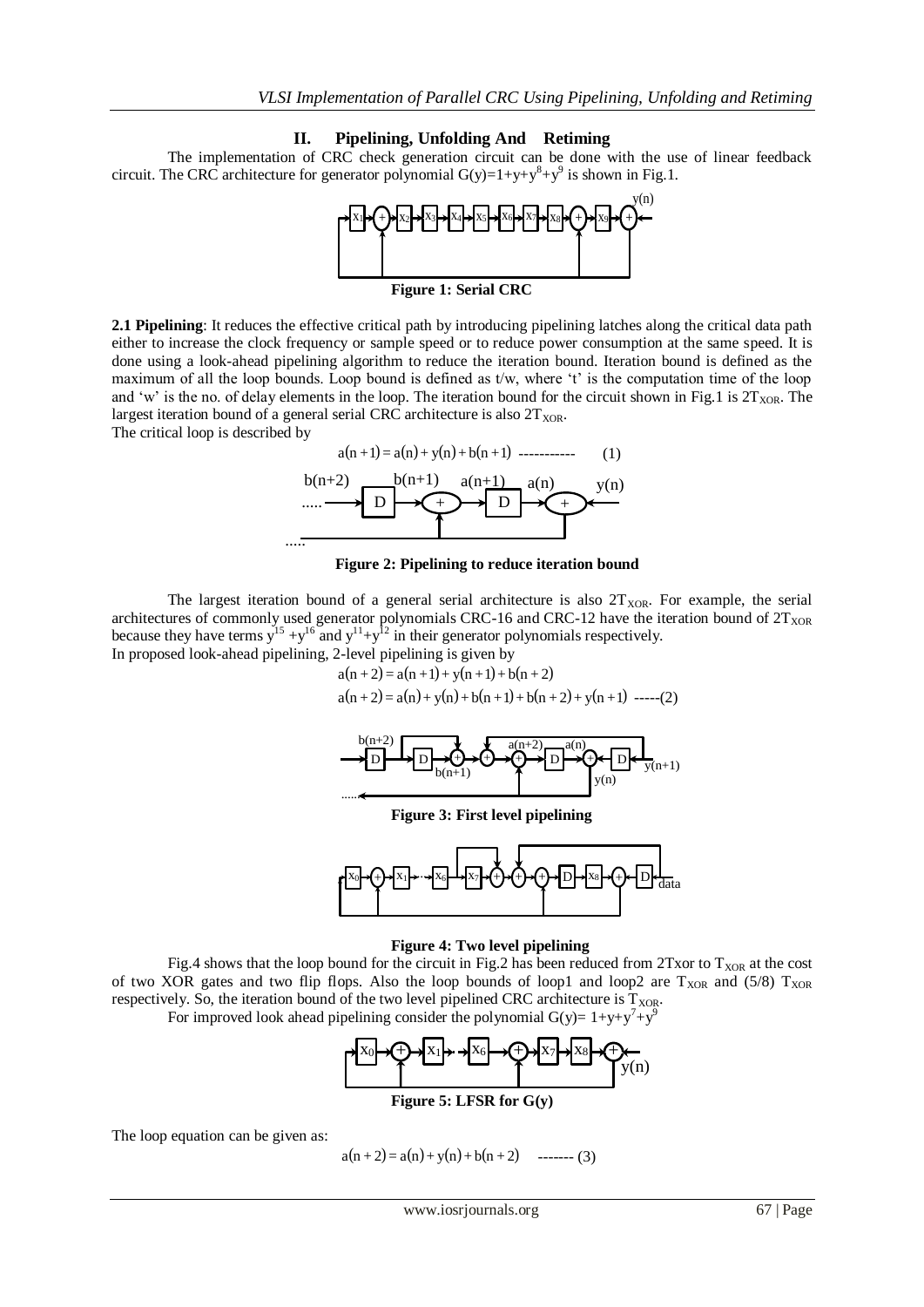Four level pipelined structure can be obtained with application of improved look ahead pipelining technique.



**Figure 6:** Loop bound of  $T_{XOR}$  /2

......



**Figure 7: Four level pipelined**

**2.2 Retiming:** Retiming is used to change the locations of delay elements in a circuit without affecting the input/output characteristics of the circuit. It reduces the critical path of the system by not altering the latency of the system. Retiming has many applications in synchronous circuit design. These applications include reducing the clock period of the circuit, reducing the number of registers in the circuit, decreasing the power consumption of the circuit and logic synthesis. It can be used to increase the clock rate of a circuit by reducing the computation time of the critical path. Critical path is the path with the longest computation time among all paths that contain zero delays, and its computation time is the lower bound on the clock period of the circuit. The two factors affecting the frequency of operation is critical path and iteration bound. Retiming is done by applying the algorithm presented in [3] and using Floyd Warshall algorithm.

**2.3 Unfolding:** It's a transformation technique that can be applied to DSP program to create a new program describing more than one iteration of the original program. Unfolding a DSP program by an unfolding factor J creates a new program that describes J consecutive iterations of the original program. It increases the sampling rate by replicating hardware so that several inputs can be processed in parallel and several outputs can be produced at the same time. The lower bound on the iteration period of a recursive DSP program is termed as iteration bound. An implementation of the DSP program can never achieve an iteration period less than the iteration bound, even when infinite processors are made available. In some cases, the DSP program cannot be implemented with the iteration bound equal to the iteration bound without the use of unfolding. In general, for a given DFG, when unfolding algorithm is applied with unfolding factor J, the iteration bound of the resultant DFG is J times that of the original DFG.

## **III. IMPLEMENTATION**

CRC-9 architectures are first pipelined to reduce the iteration bound by using novel look-ahead pipelining methods and then retimed and unfolding to design high speed parallel circuits. The proposed design starts from LFSR, which is generally used for serial CRC-9.



# **Figure 8: Serial CRC-9**

The serial CRC-9 is input is having the 1 bit data and the correct output is obtained after 9 clock cycles. CRC-9 architectures are first pipelined to reduce the iteration bound.

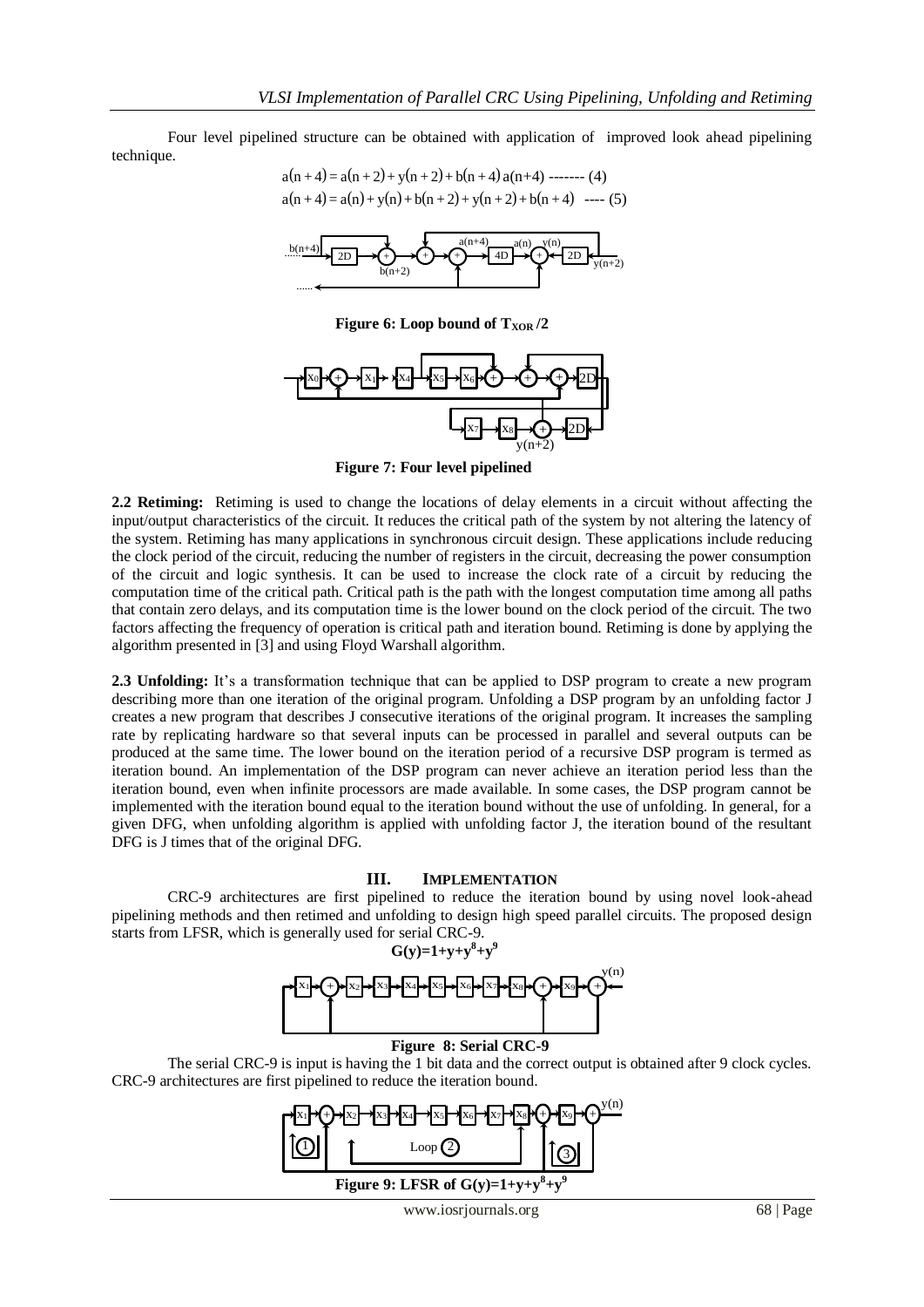Loop bound for this  $1st = t/w = T_{XOR} (t=1T_{XOR}; w=1)$  $2nd = (2/7)T_{XOR}$ .  $3rd = 2$  T<sub>XOR</sub>.

Retiming algorithm is then applied to the pipelined architecture and based on the algorithm data flow graph for the pipelined circuit of Fig.10 is drawn. Here the critical path obtained is of magnitude 2.



The following are the steps to be applied for unfolding after application of retiming algorithm. For each node U in the original DFG, draw J node  $U_0, U_1, \ldots, U_{J-1}$ . For each edge U $\rightarrow$ V with W delays in the original DFG, draw the J edges  $U_i\rightarrow V_{(i+w)\%J}$  with (floor( $i+w$ )/J) delays for  $i=0,1...J-1$ . Where 'i' is index of the node, 'w' is weight of the edges, 'J' is unfolding factor. Fig.13 and Fig.14 show the DFG and LFSR representation for 2-level unfolding.

The correct output is obtained after 5 clock cycles. Application of the unfolding algorithm increases the speed of the architecture.



**Figure 13: Data flow graph for 2-level unfolding**



**Figure 14: LFSR representation for 2-level unfolding**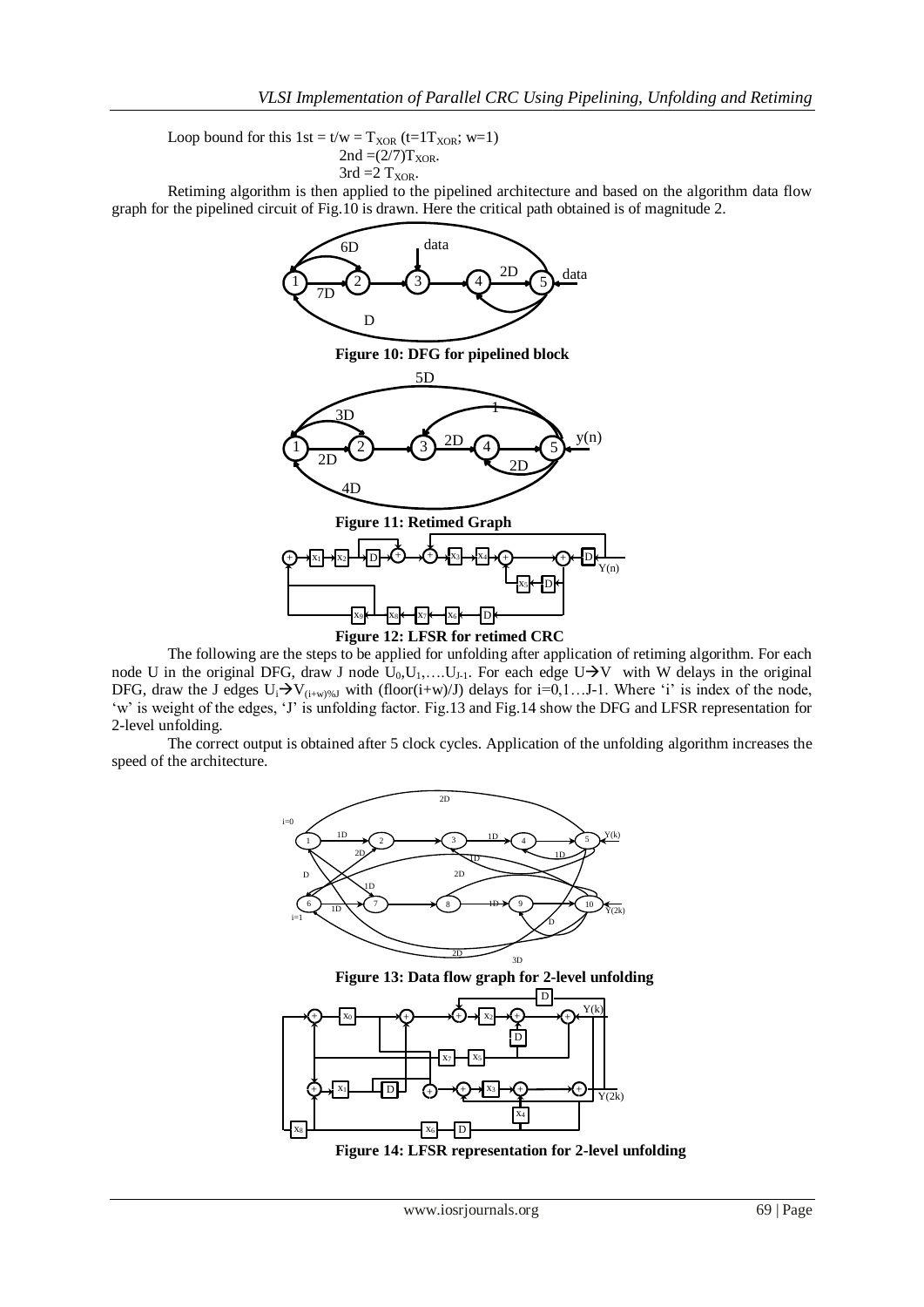# **IV. RESULTS**

This paper shows the comparison between the serial and parallel implementation of CRC circuits using pipelining, retiming and unfolding techniques. The generator polynomial used is given by  $G(Y)=1+y+y^8+y^9$ . The input message sequence polynomial is: 1100000011. The design is implemented in verilog hardware description language and simulated using Xilinx on Spartan-3 and synthesized using cadence tools. Fig.15 shows the results obtained for the serial implementation of CRC. The correct output is obtained after 9 clock cycles. Table 1 shows the timing report for serial CRC. After application of the pipelining, retiming and then unfolding algorithm to the same design, the output is generated after 5 clock cycles which is shown in figure 19. Hence it reduces the clock cycles and thus increases the speed of the circuit. Fig.16 to Fig.18 depict the respective RTL schematics.



**Figure 16: Serial CRC- RTL schematic**

| Table 1: Timing report for serial CRC |                  |  |
|---------------------------------------|------------------|--|
| <b>Timing Summary</b>                 |                  |  |
| Speed Grade: -5                       |                  |  |
| Minimum period:                       | 1.962ns (Maximum |  |
|                                       | Frequency:       |  |
|                                       | 509.697MHz)      |  |
| Minimum input arrival                 | 3.567ns          |  |
| time before clock:                    |                  |  |
| Maximum<br>output                     | 4.182ns          |  |
| required time after clock:            |                  |  |



**Figure 17: RTL schematic of pipelined CRC**



**Figure 19: CRC output based on pipelining, retiming and unfolding**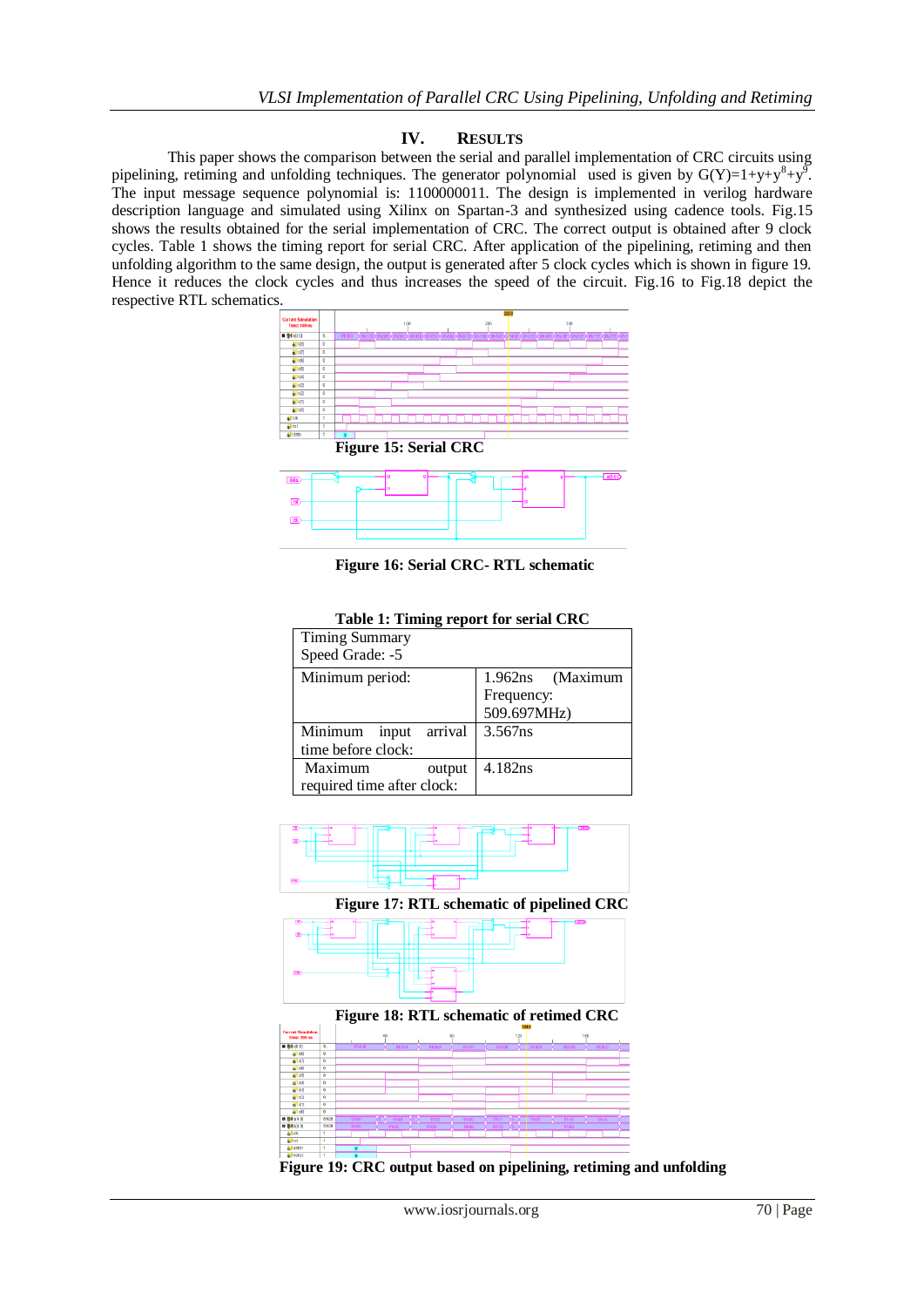The following are the results obtained for CRC implementation using generator polynomial  $G(Y)=1+y+y^8+y^9$  and input message sequence 1100000011. The required number of clock cycles, iteration bound and critical path is noted down for different architectures. These results are depicted in Table 2 to 4.

| <b>LADIC 4. 190. OF CRUA CYCICS</b>        |                        |  |  |  |
|--------------------------------------------|------------------------|--|--|--|
| Architecture                               | No. of clock<br>cycles |  |  |  |
| Original Architecture                      | 9                      |  |  |  |
| 2-level pipelined                          | 10                     |  |  |  |
| 4-level pipelined                          | 12                     |  |  |  |
| Retiming<br>2 level<br>after<br>pipelining | 10                     |  |  |  |
| Unfolding<br>the<br>2-level<br>pipelined   | 5                      |  |  |  |
| the unfolded<br>Retiming<br>architecture   | 6                      |  |  |  |

#### **Table 3: Iteration Bound**

| Architecture                   | <b>Iteration Bound</b> |
|--------------------------------|------------------------|
| Original architecture          | $2 T_{XOR}$            |
| 2-level pipelined              | $T_{XOR}$              |
| 4-level pipelined $&$ retiming | $(7/8)T_{XOR}$         |

# **Table 4: Critical Path**

| <b>Architecture</b>   |     |                   | <b>Critical Path</b> |
|-----------------------|-----|-------------------|----------------------|
| 2-level pipelined     |     |                   | $2 T_{XOR}$          |
| Retiming<br>pipelined | the | 2-level $T_{XOR}$ |                      |

### **V. CONCLUSION**

This paper implements pipelining method for high-speed parallel CRC circuits. Pipelining has decreased the iteration bound of the architecture effectively. Applying unfolding technique to pipelined architecture increased the throughput of the circuit and thereby applying retiming to the architecture reduced the critical path delay. So applying pipelining, unfolding and retiming to the CRC has increased the throughput to achieve high speed design. This brief has proposed two pipelining methods for high speed parallel CRC hardware implementation. Proposed look ahead pipelining has a simpler structure, parallel CRC design can efficiently reduce the critical path. Although the proposed design is not efficiently applicable for the LFSR architecture of any generator polynomial, it is very efficient for the generator polynomials with many zero coefficients between the second and third highest order nonzero coefficients, as shown in the commonly used generator polynomials. The serial implementation of CRC-9 uses 9 clock cycles, iteration bound is  $2T_{XOR}$  and critical path is  $2T_{XOR}$ . Whereas the parallel implementation of CRC-9 using pipelining, retiming and unfolding uses only 5 clock cycles, its iteration bound is  $T_{XOR}$  and critical path is  $T_{XOR}$ . Thus increasing the speed of the architecture. This can be extended to achieve the high speed CRC circuit without increasing the hardware resources such that area occupied by the design is minimized. Parallel CRC architecture implemented here is having high speed compared to previous algorithms and also hardware cost is controlled.

### **REFERENCES**

- [1] G. Campobello, G. Patane, and M. Russo, "Parallel CRC realization," IEEE Trans. Comput., vol. 52, no. 10, pp. 1312–1319, Oct. 2003.
- [2] T.B. Pei and C. Zukowski, "High-speed parallel CRC circuits in VLSI," IEEE Trans. Commun., vol. 40, no. 4, pp. 653–657, Apr. 1992.
- [3] K. K. Parhi*,* VLSI Digital Signal Processing Systems: Design and Implementation. Hoboken, NJ: Wiley, 1999.
- [4] T. V. Ramabadran and S.S. Gaitonde, " A tutorial on CRC computations," IEEE Micro, Vol.8 no.4, pp. 62-75, Aug.1988.
- [5] X. Zhang and K. K. Parhi, "High-speed architectures for parallel long BCH encoders," in Proc. ACM Great Lakes Symp. VLSI, Boston, MA, Apr. 2004, pp. 1–6.
- [6] K. K. Parhi, " Eliminating the fanout bottleneck in parallel long BCH encoders," IEEE Trans. Circuits Syst. I, Reg. Papers, vol. 51, no. 3, pp. 512-516, Mar. 2004.